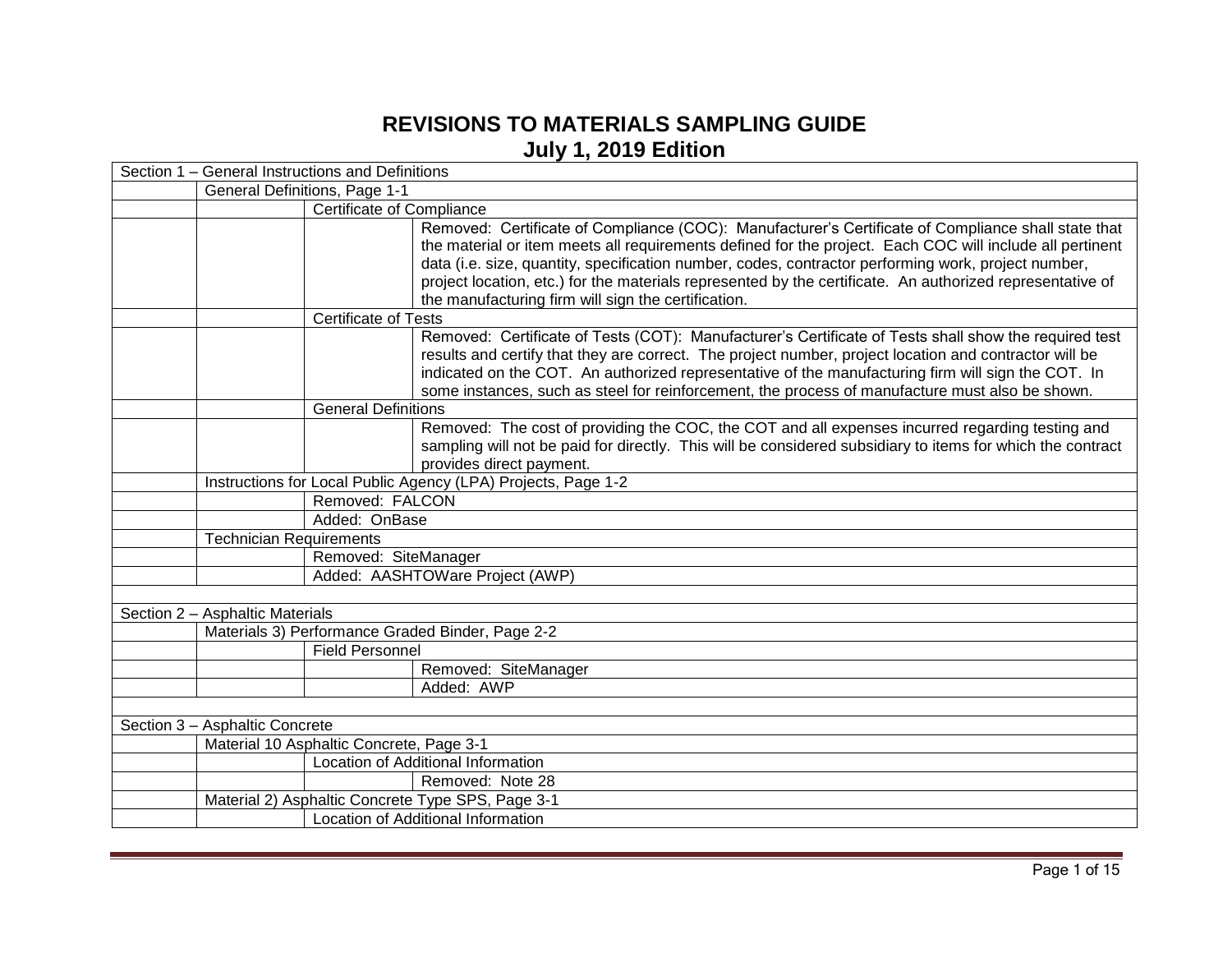|                                                    |                                             | Removed: Note 28                                                            |
|----------------------------------------------------|---------------------------------------------|-----------------------------------------------------------------------------|
|                                                    |                                             | Material 3) Asphaltic Concrete Types LC, RLC, SLX, SRM, Page 3-1            |
|                                                    |                                             | Location of Additional Information                                          |
|                                                    |                                             | Removed: Note 28                                                            |
|                                                    |                                             |                                                                             |
| Section 4 - Asphaltic Concrete Materials           |                                             |                                                                             |
|                                                    |                                             | Material 1) Mineral Aggregate (Gravel, Sand, Sand-Gravel), Page 4-1         |
|                                                    |                                             | Location of Additional Information                                          |
|                                                    |                                             | Removed: Note 28                                                            |
|                                                    |                                             | Material 2) Crushed Rock (Limestone), Page 4-1                              |
|                                                    |                                             | Location of Additional Information                                          |
|                                                    |                                             | Removed: Section 27, Note 28                                                |
|                                                    |                                             | Added: ----------                                                           |
|                                                    |                                             | Material 3) Crushed Rock (Limestone Screenings, Man-Sand), Page 4-1         |
|                                                    |                                             | Location of Additional Information                                          |
|                                                    |                                             | Removed: Section 27, Note 28                                                |
|                                                    |                                             | Added: ----------                                                           |
|                                                    | Material 4) Quartzite and Granite, Page 4-2 |                                                                             |
|                                                    |                                             | Location of Additional Information                                          |
|                                                    |                                             | Removed: Section 27, Note 28                                                |
|                                                    |                                             | Added: - - - - - - - - -                                                    |
|                                                    |                                             | Material 5) Quartzite, Chat and Granite (Screenings, Man-Sand), Page 4-2    |
|                                                    |                                             | Location of Additional Information                                          |
|                                                    |                                             | Removed: Section 27, Note 28                                                |
|                                                    |                                             | Added: ----------                                                           |
|                                                    |                                             | Material 6) Crushed Mineral Aggregate or Chat for Micro-surfacing, Page 4-2 |
|                                                    |                                             | Location of Additional Information                                          |
|                                                    |                                             | Removed: Note 28                                                            |
|                                                    |                                             |                                                                             |
| Section 5 - Cold Mix Bituminous Surfacing and Base |                                             |                                                                             |
|                                                    | Material 1) Subgrade Sand, Page 5-1         |                                                                             |
|                                                    |                                             | Location of Additional Information                                          |
|                                                    |                                             | Removed: Section 27, Note 28                                                |
|                                                    |                                             | Added: ----------                                                           |
|                                                    |                                             | Material 3) Combined Materials (Sand and Filler), Page 5-2                  |
|                                                    |                                             | Location of Additional Information                                          |
|                                                    |                                             | Removed: Section 27, Note 28                                                |
|                                                    |                                             | Added: ----------                                                           |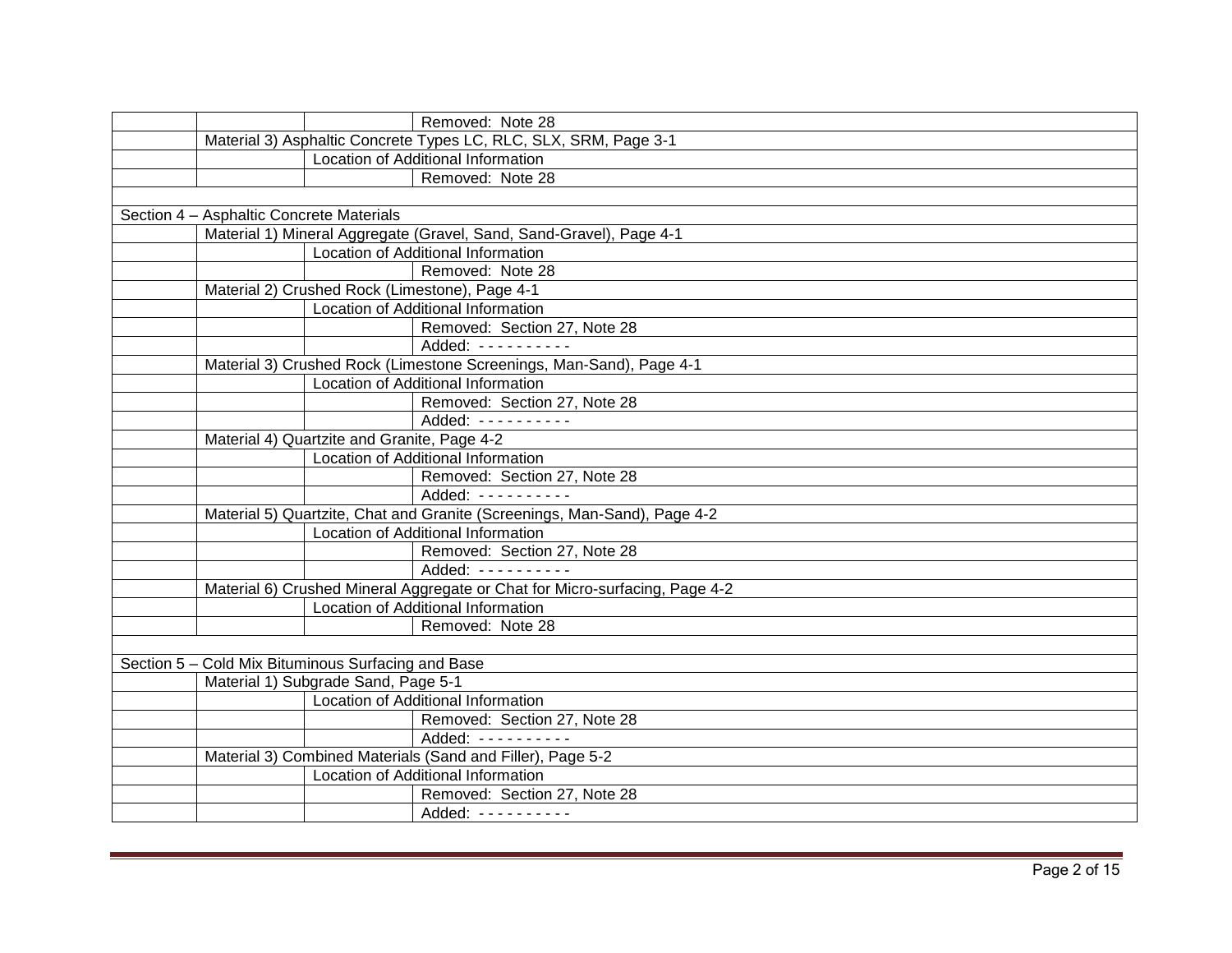| Material 4) Bituminous Aggregates (Includes Mixed in Place Bituminous Surfacing), Page 5-2 |
|--------------------------------------------------------------------------------------------|
| Location of Additional Information                                                         |
| Removed: Note 28                                                                           |
| Material 5) Mineral Aggregates, Page 5-3                                                   |
| Location of Additional Information                                                         |
| Removed: Note 28                                                                           |
|                                                                                            |
| Section 6 - Gravel and Crushed Rock for Surfacing                                          |
| Material 1) Gravel For Surfacing, Page 6-1                                                 |
| Location of Additional Information                                                         |
| Removed: Note 28                                                                           |
| Material 2) Crushed Rock for Surfacing, Page 6-2                                           |
| Location of Additional Information                                                         |
| Removed: Note 28                                                                           |
|                                                                                            |
| Section 7 - Mineral Aggregate for Armor Coat                                               |
| Material 1) Mineral Aggregate for Armor Coat (Gravel), Page 7-1                            |
| Location of Additional Information                                                         |
| Removed: Note 28                                                                           |
| Material 2) Chip Seal (Limestone, Dolomite, Granite, Quartzite), Page 7-2                  |
| Location of Additional Information                                                         |
| Removed: Note 28                                                                           |
|                                                                                            |
| Section 8 - Crushed Rock and Crushed Rock Screenings for Base Course                       |
| Material 2) Crushed Rock Screenings for Base Course, Page 8-1                              |
| Location of Additional Information                                                         |
| Removed: Section 27, Note 28                                                               |
| Added: ----------                                                                          |
|                                                                                            |
| Section 13 - Granular Base, Granular Fill, Granular Backfill, Sand Blanket and MSE Walls   |
| Material 1) All - Mineral Aggregates and Soil Binder, Page 13-1                            |
| Location of Additional Information                                                         |
| Removed: Section 27, Note 28                                                               |
| Added: ----------                                                                          |
| Material 2) Mineral Aggregates (Commercial Production), Page 13-1                          |
| Location of Additional Information                                                         |
| Added: ----------                                                                          |
| Material 3) Coarse Sand, Page 13-2                                                         |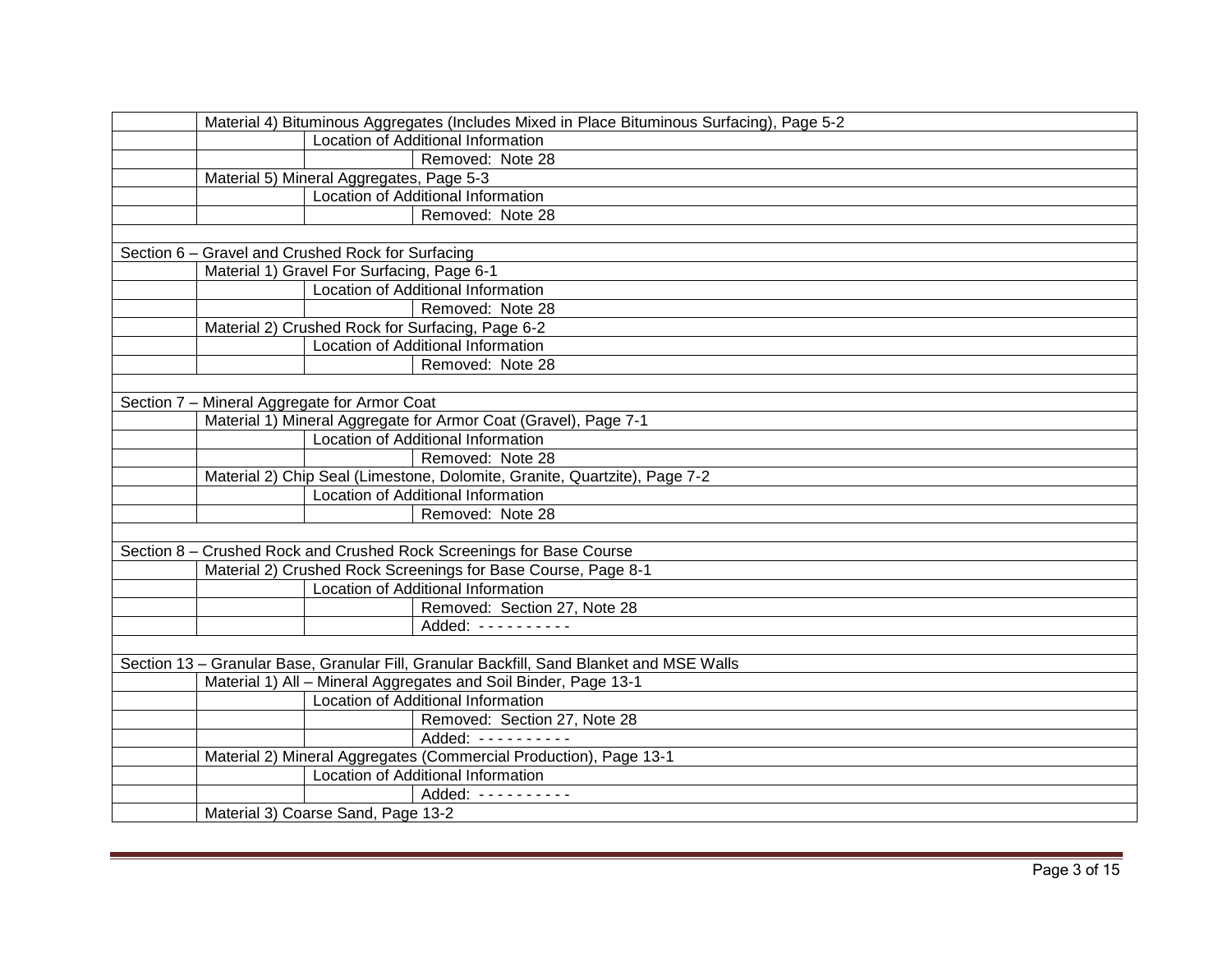| Location of Additional Information                                                                            |  |
|---------------------------------------------------------------------------------------------------------------|--|
| Removed: Note 28                                                                                              |  |
| Material 4) Fine Sand, Page 13-2                                                                              |  |
| Location of Additional Information                                                                            |  |
| Removed: Note 28                                                                                              |  |
| Material 6) Granular Base, Granular Fill, Granular Backfill and Sand Blanket-Gradation, Page 13-5             |  |
| Location of Additional Information                                                                            |  |
| Removed: Note 28                                                                                              |  |
| Material 7) Stabilized Portion of Granular Base, Granular Fill, Granular Backfill and Sand Blanket, Page 13-6 |  |
| Location of Additional Information                                                                            |  |
| Removed: Section 27, Note 28                                                                                  |  |
| Added: $------$                                                                                               |  |
| Material 8) Granular Backfill for Structures, Page 13-7                                                       |  |
| Location of Additional Information                                                                            |  |
| Removed: Section 27, Note 28                                                                                  |  |
| Added: ----------                                                                                             |  |
| Material 9) Granular Subdrains, Page 13-8                                                                     |  |
| Location of Additional Information                                                                            |  |
| Removed: Note 28                                                                                              |  |
| Material 10) Granular Backfill for Pipe Underdrain, Page 13-8                                                 |  |
| Location of Additional Information                                                                            |  |
| Removed: Note 28                                                                                              |  |
| Material 11) Select and Random Granular Backfill for MSE Walls, Page 13-9                                     |  |
| Location of Additional Information                                                                            |  |
| Removed: Section 27, Note 28                                                                                  |  |
| Added: ---------                                                                                              |  |
|                                                                                                               |  |
| Section 14 - Portland Cement/Interground-Blended Cement/Silica Fume                                           |  |
| Material 1) Portland Cement, Page 14-1                                                                        |  |
| <b>Field Personnel</b>                                                                                        |  |
| Removed: Approved Products List                                                                               |  |
| Added: Nebraska Qualified Material Vendors List                                                               |  |
| Material 2) Inter-ground/Blended Cement, Page 14-1                                                            |  |
| <b>Field Personnel</b>                                                                                        |  |
| Removed: Approved Products List                                                                               |  |
| Added: Nebraska Qualified Material Vendors List                                                               |  |
| Material 3) Silica Fume                                                                                       |  |
| <b>Field Personnel</b>                                                                                        |  |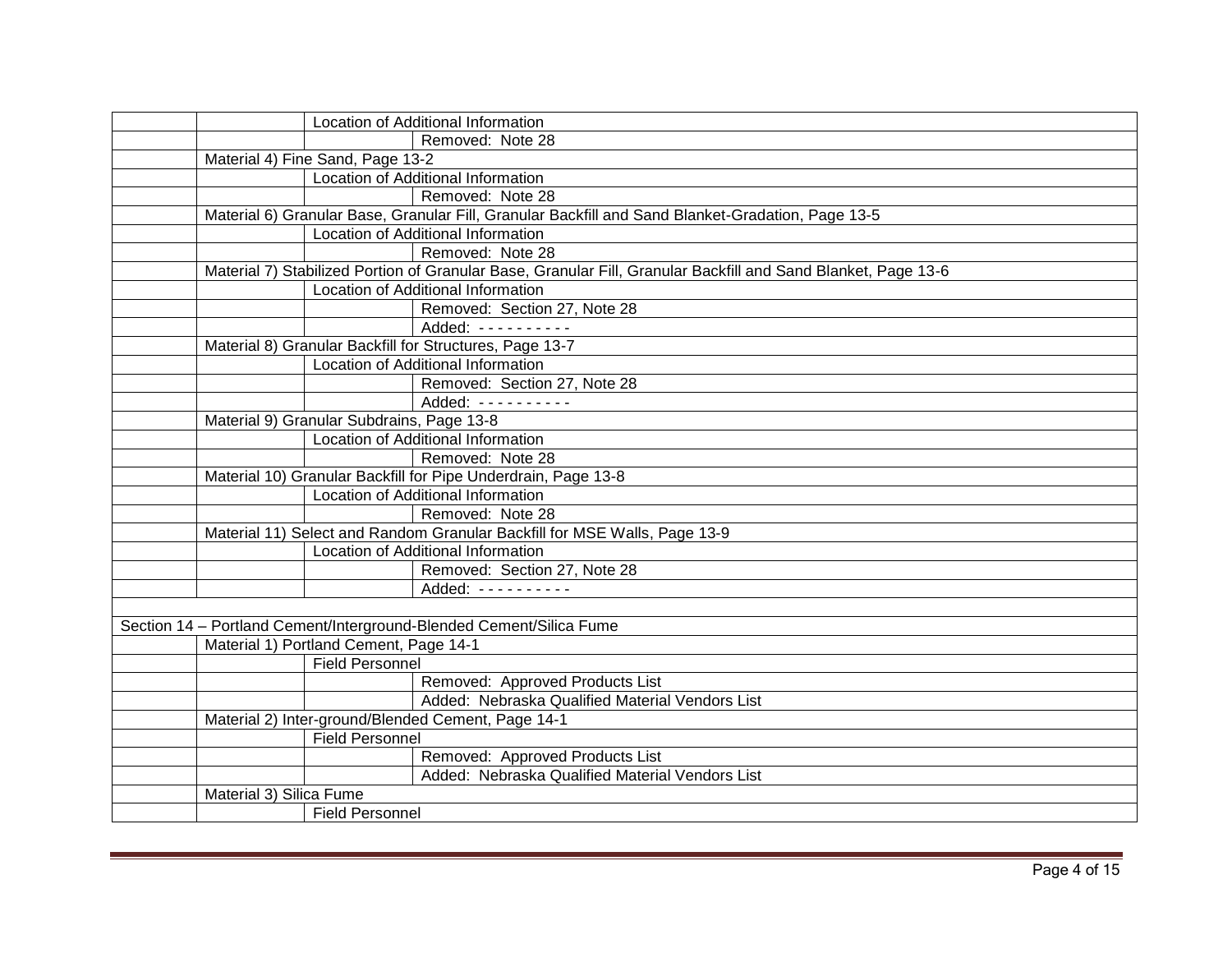| Removed: Approved Products List                                                                                |
|----------------------------------------------------------------------------------------------------------------|
| Added: Nebraska Qualified Material Vendors List                                                                |
|                                                                                                                |
| Section 15 - Portland Cement Concrete For Pavement, Base Course, Base Course Widening, Pavement Patching, etc. |
| Material 1) Class E and F Aggregates, Page 15-1                                                                |
| Location of Additional Information                                                                             |
| Removed: Note 28                                                                                               |
| Material 2) Class A, B, and C Aggregates, Page 15-1                                                            |
| Location of Additional Information                                                                             |
| Removed: Note 28                                                                                               |
| Material 3) Class R Aggregate, Page 15-1                                                                       |
| Location of Additional Information                                                                             |
| Removed: Note 28                                                                                               |
| Material 4) All Aggregates, Page 15-2                                                                          |
| Location of Additional Information                                                                             |
| Removed: Note 28                                                                                               |
| Material 7a) Plastic Concrete (Non-QA/QC), Page 15-2                                                           |
| Material                                                                                                       |
| Added: Non QA/QC                                                                                               |
| Material 7b) Plastic Concrete (QA/QC), Page 15-2                                                               |
| Material                                                                                                       |
| Added: 7b) Plastic Concrete (QA/QC)                                                                            |
| Type of Test                                                                                                   |
| Added: Air Content                                                                                             |
| QC Sampling and Testing by Contractor                                                                          |
| Added: First load and then one per 300 cubic yards                                                             |
| <b>Field Personnel</b>                                                                                         |
| Added: ----------                                                                                              |
| <b>Branch Lab</b>                                                                                              |
| Added: ----------                                                                                              |
| <b>Central Lab</b>                                                                                             |
| Added: ----------                                                                                              |
| Location of Additional Information                                                                             |
| Section 27, Note 1, Note 6                                                                                     |
| Type of Test                                                                                                   |
| Added: Unit Weight                                                                                             |
| QC Sampling and Testing by Contractor                                                                          |
| Added: First load and then one per 300 cubic yards in front of the paver. The concrete will be sampled         |
| behind the paver every half day.                                                                               |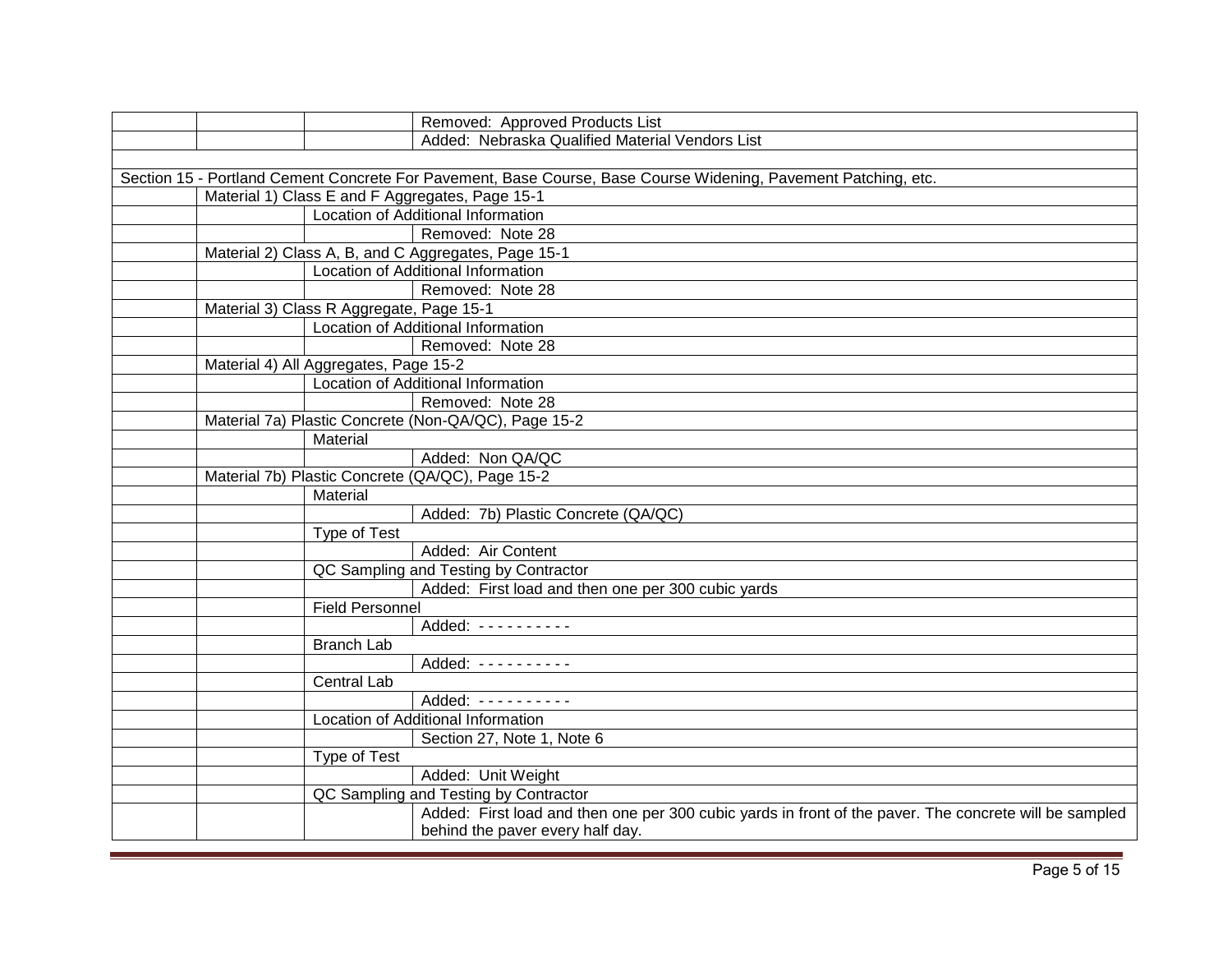| <b>Field Personnel</b>                                                                                |
|-------------------------------------------------------------------------------------------------------|
| Added: Every half day of paving                                                                       |
| Branch Lab                                                                                            |
| Testing and sampling for verification testing and dispute resolution as needed.                       |
| <b>Central Lab</b>                                                                                    |
| Added: ----------                                                                                     |
| Location of Additional Information                                                                    |
| Section 27, Note 1, Note 6                                                                            |
| Nebraska Qualified Material Vendors List, Page 15-4                                                   |
| Added: Column for Nebraska Qualified Material Vendors List                                            |
|                                                                                                       |
| Section 16 - Portland Cement Concrete For Structures, Culverts, and Miscellaneous Construction        |
| Material 1) Class E and F Aggregates, Page 16-1                                                       |
| <b>Location of Additional Information</b>                                                             |
| Removed: Note 28                                                                                      |
| Material 2) Class A, B, and C Aggregates, Page 16-1                                                   |
| Location of Additional Information                                                                    |
| Removed: Note 28                                                                                      |
| Material 3) Class R Aggregate, Page 16-1                                                              |
| Location of Additional Information                                                                    |
| Removed: Note 28                                                                                      |
| Material 5) All Aggregates, Page 16-2                                                                 |
| Location of Additional Information                                                                    |
| Removed: Note 28                                                                                      |
| Material 10) Concrete Test Cylinders, Page 16-4                                                       |
| <b>Field Personnel</b>                                                                                |
| Removed: For pours over 100 cubic yards, three sets of four 4x8 cylinders are required representative |
| of each 1/3 day's production.                                                                         |
| Added: For bridge deck pours over 100 cubic yards, three sets of four 4x8 cylinders are required      |
| representative for each 1/3 day's production.                                                         |
| For other structures over 100 cubic yards, two sets of four 4X8 cylinders are required.               |
| Nebraska Qualified Material Vendors List, Page 16-4                                                   |
| Added: Column for Nebraska Qualified Material Vendors List                                            |
|                                                                                                       |
| Section 17 - Guardrail                                                                                |
| Nebraska Qualified Material Vendors List, Page 17-1                                                   |
| Added: Column for Nebraska Qualified Material Vendors List                                            |
| Item 1) Cable and Beam Guardrail Assemblies, Page 17-1                                                |
| Item or Group                                                                                         |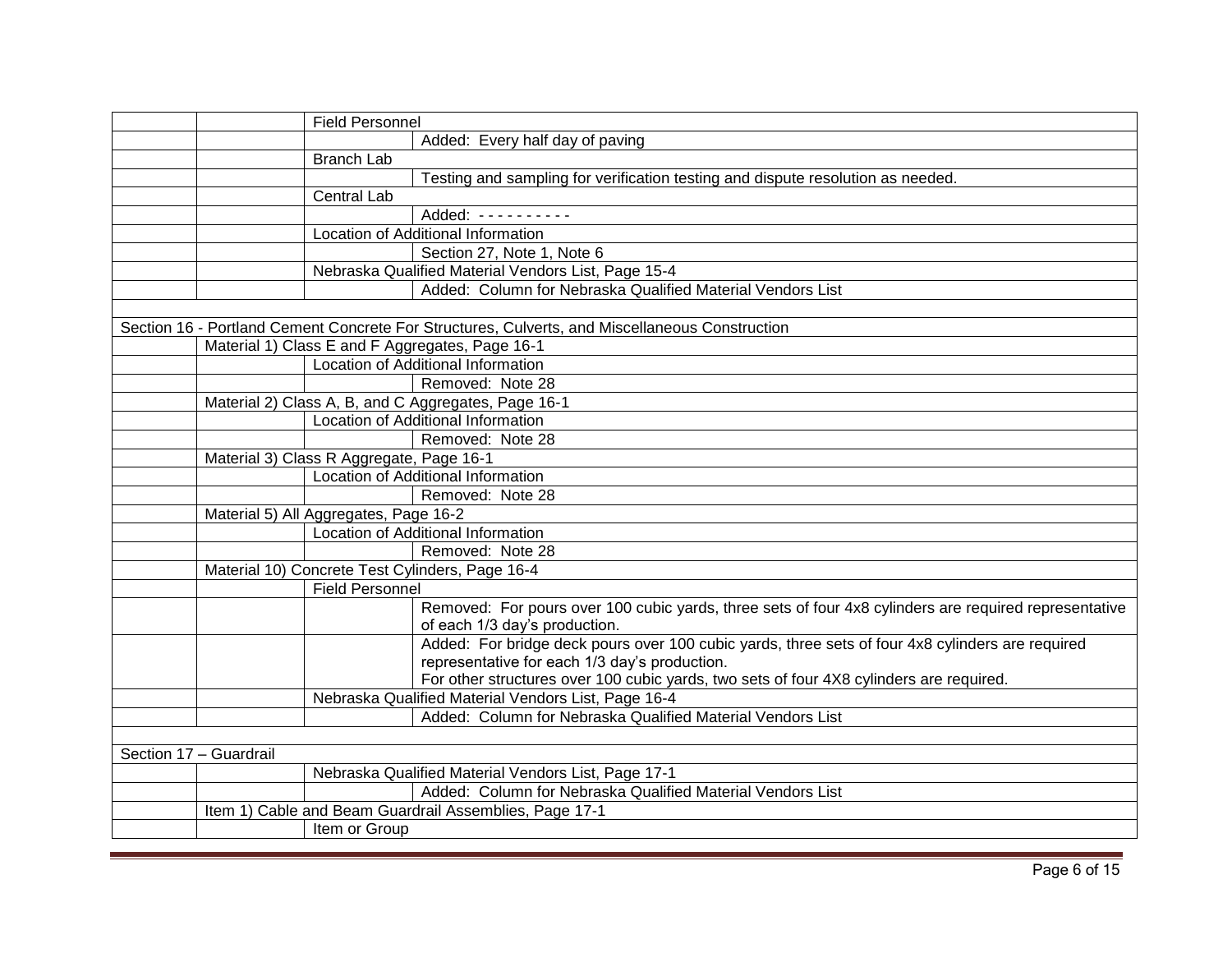|                           | Removed: Beam Guardrail                                                   |                                                                                                     |
|---------------------------|---------------------------------------------------------------------------|-----------------------------------------------------------------------------------------------------|
|                           |                                                                           | Added: Cable and Beam Guardrail Assemblies                                                          |
|                           | Sample Required                                                           |                                                                                                     |
|                           | Removed: ---------                                                        |                                                                                                     |
|                           |                                                                           | Added: Yes - At least one sample of each of the items used in the guardrail assembly unless shipped |
|                           |                                                                           | from tested and approved stock. Sample will be returned                                             |
|                           | Manufacturer Certified Tests Required                                     |                                                                                                     |
|                           | Added: Yes                                                                |                                                                                                     |
|                           | Location of Additional Information                                        |                                                                                                     |
|                           |                                                                           | Added: Section 27, Note 1, Note 10                                                                  |
|                           | Item 1A) Beam Element, Page 17-1                                          |                                                                                                     |
|                           |                                                                           | Removed: Item 1A) Beam Element                                                                      |
|                           | Item 1B) Steel Posts, End Posts, Special Posts, Adaptor Plates, Page 17-1 |                                                                                                     |
|                           |                                                                           | Removed: Item 1B) Steel Posts, End Posts, Special Posts, Adaptor Plates                             |
|                           | Item 2) End Anchor Assembly and Breakaway Terminal Section, Page 17-1     |                                                                                                     |
|                           | Sample Required                                                           |                                                                                                     |
|                           |                                                                           | Removed: Yes - At least one sample of each the items used in the guard rail assembly unless         |
|                           |                                                                           | shipped from tested and approved stock. Sample will be returned                                     |
|                           | Item 3) Miscellaneous Hardware Bolts, Washers, etc., page 17-1            |                                                                                                     |
|                           | Sample Required                                                           |                                                                                                     |
|                           |                                                                           | Removed: Yes - At least one sample of each the items used in the guard rail assembly unless         |
|                           |                                                                           | shipped from tested and approved stock.                                                             |
|                           | Item 4) Wood Guardrail Posts and Blocks, page 17-1                        |                                                                                                     |
|                           | <b>Manufacturer Certified Tests Required</b>                              |                                                                                                     |
|                           | Removed: See Note                                                         |                                                                                                     |
|                           | Added: Yes                                                                |                                                                                                     |
|                           | Manufacturer Certification of Compliance Required                         |                                                                                                     |
|                           | Removed: See Note                                                         |                                                                                                     |
|                           | Added: Yes                                                                |                                                                                                     |
|                           | Item F) Insert Assembly, Page 17-1                                        |                                                                                                     |
|                           |                                                                           | Removed: Item F) Insert Assembly                                                                    |
|                           | Item 2) Cable Guardrail, Page 17-1                                        |                                                                                                     |
|                           |                                                                           | Removed: Item 2) Cable Guardrail                                                                    |
| Item 2A) Cable, Page 17-1 |                                                                           |                                                                                                     |
|                           | Removed: Item 2A) Cable                                                   |                                                                                                     |
|                           | Item 2B) Posts and Hook Bolts, Page 17-1                                  |                                                                                                     |
|                           |                                                                           | Removed: Item 2B) Posts and Hook Bolts                                                              |
|                           | Item 2C) Tension Spring Assemblies, Page 17-1                             |                                                                                                     |
|                           |                                                                           | Removed: Item 2C) Tension Spring Assemblies                                                         |
|                           |                                                                           |                                                                                                     |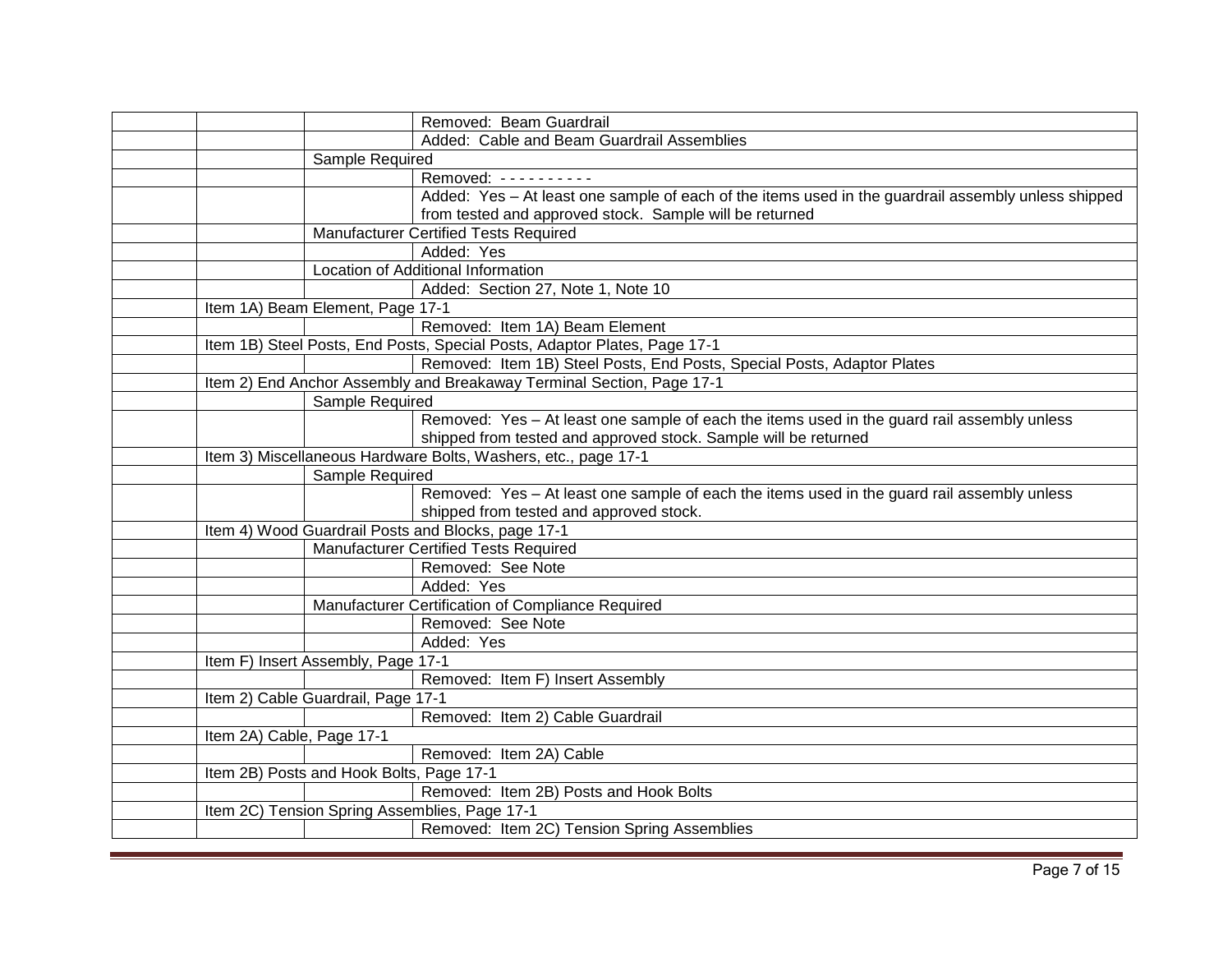| Item 2D) Anchor Assemblies, Page 17-1                                                 |
|---------------------------------------------------------------------------------------|
| Removed: Item 2D) Anchor Assemblies                                                   |
| Item 5) Guardrail End Treatment, Type I and II, Page 17-1                             |
| Added: Item 5) Guardrail End Treatment, Type I and II                                 |
| Sample Required                                                                       |
| Added: No - Unless requested by Materials & Research Division                         |
| <b>Approved Products List</b>                                                         |
| Added: No                                                                             |
| Nebraska Qualified Material Vendors List                                              |
| Added: No                                                                             |
| <b>Manufacturer Certified Tests Required</b>                                          |
| Added: No                                                                             |
| Manufacturer Certification of Compliance Required                                     |
| Added: Yes                                                                            |
| Location of Additional Information                                                    |
| Added: Section 27, Note 10                                                            |
|                                                                                       |
| Section 18, Fence, Handrail, and Barrier Rail Materials                               |
| Nebraska Qualified Material Vendors List, Page 18-1                                   |
| Added: Column for Nebraska Qualified Material Vendors List                            |
|                                                                                       |
|                                                                                       |
| Section 19 - Culvert Pipe, Drain Tile, Sewer Pipe, Slope Drains and Related Materials |
| Nebraska Qualified Material Vendors List, Page 19-1                                   |
| Added: Column for Nebraska Qualified Material Vendors List                            |
| Item 1Ba) Culvert Pipe (All Shapes), Page 19-1                                        |
| Nebraska Qualified Material Vendors List                                              |
| Added: Yes                                                                            |
| Item 1Bb) Flared End Sections, Page 19-1                                              |
| Nebraska Qualified Material Vendors List                                              |
| Added: Yes                                                                            |
| Item 2A) Drain Tile Concrete, Page 19-1                                               |
| Nebraska Qualified Material Vendors List                                              |
| Added: Yes                                                                            |
| Item 3B) Sewer Pipe Reinforced Concrete, Page 19-2                                    |
| Nebraska Qualified Material Vendors List                                              |
| Added: Yes                                                                            |
|                                                                                       |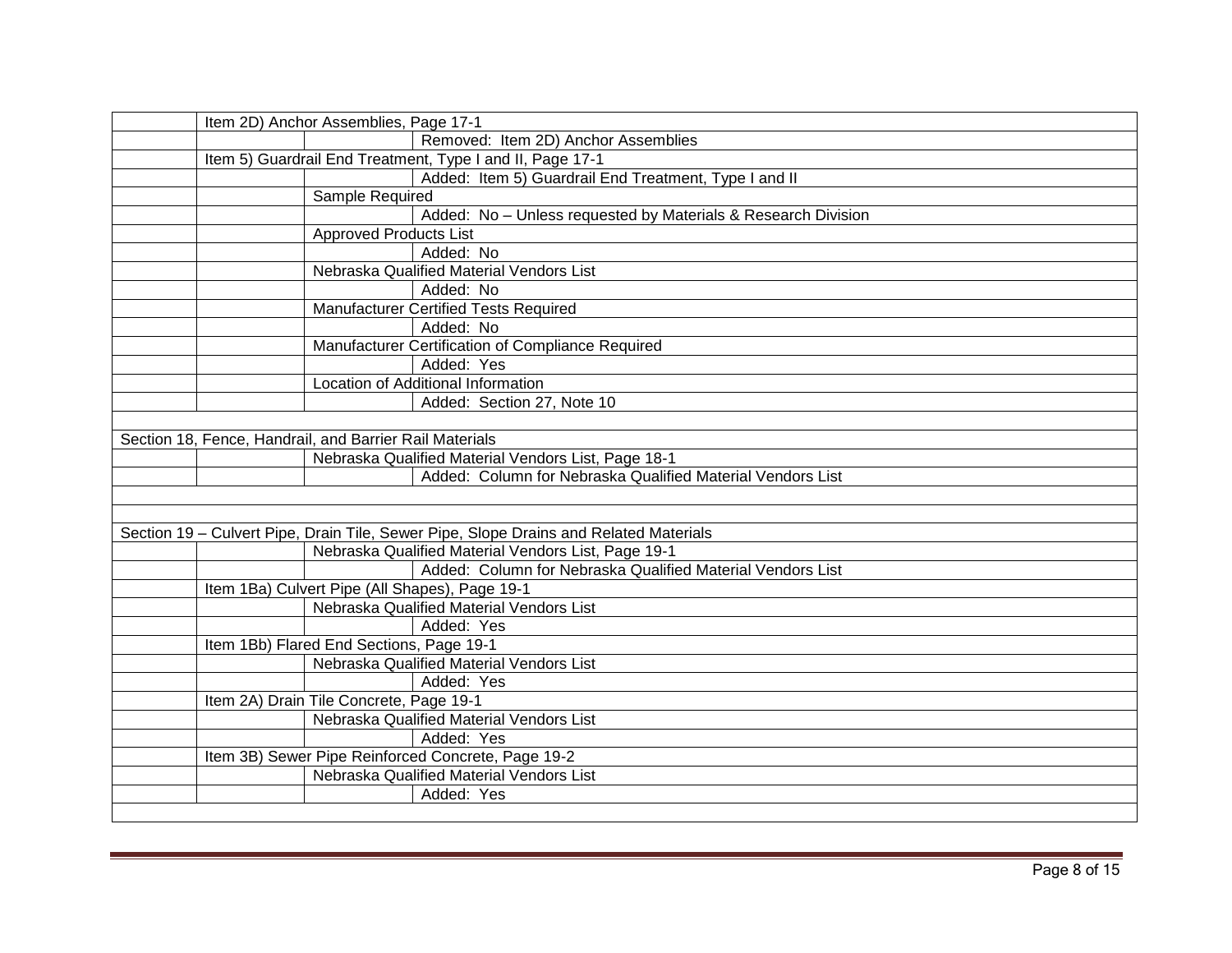| Section 20 - Bridge Materials                                         |                                                                                       |  |
|-----------------------------------------------------------------------|---------------------------------------------------------------------------------------|--|
|                                                                       | Nebraska Qualified Material Vendors List, Page 20-1                                   |  |
|                                                                       | Added: Column for Nebraska Qualified Material Vendors List                            |  |
| Item 26) Prestressed Fine and Coarse Aggregate, Page 20-4             |                                                                                       |  |
| Sample Required                                                       |                                                                                       |  |
|                                                                       | Removed: every 500 cubic yard of concrete                                             |  |
|                                                                       | Added: for quality tests                                                              |  |
|                                                                       | Nebraska Qualified Material Vendors List                                              |  |
|                                                                       | Added: Yes                                                                            |  |
|                                                                       |                                                                                       |  |
| Section: 21 - Lighting and Signal Materials                           |                                                                                       |  |
|                                                                       | Nebraska Qualified Material Vendors List, Page 21-1                                   |  |
|                                                                       | Added: Column for Nebraska Qualified Material Vendors List                            |  |
| Item 2Ca-e) Electrical Items Conduit Aluminum, etc., Page 21-1        |                                                                                       |  |
| Sample Required                                                       |                                                                                       |  |
|                                                                       | Removed: SiteManager                                                                  |  |
|                                                                       | Added: AWP                                                                            |  |
| Item 2le) Electrical Items Electrical Equipment Luminaires, Page 21-3 |                                                                                       |  |
|                                                                       | Nebraska Qualified Material Vendors List                                              |  |
|                                                                       | Added: Yes                                                                            |  |
|                                                                       |                                                                                       |  |
| Section 22, Signing Materials                                         |                                                                                       |  |
|                                                                       | Nebraska Qualified Material Vendors List, Page 22-1                                   |  |
|                                                                       | Added: Column for Nebraska Qualified Material Vendors List                            |  |
|                                                                       |                                                                                       |  |
| Section 23 - Traffic Control                                          |                                                                                       |  |
|                                                                       | Nebraska Qualified Material Vendors List, Page 23-1                                   |  |
|                                                                       | Added: Column for Nebraska Qualified Material Vendors List                            |  |
|                                                                       | Item 1) Barricade Warning Sign, Drum, and Tubular Post Reflective Material, Page 23-1 |  |
| Sample Required                                                       |                                                                                       |  |
|                                                                       | Removed: SiteManager                                                                  |  |
|                                                                       | Added: AWP                                                                            |  |
| Item 12) Permanent Pavement Marking, Type Paint, Page 23-2            |                                                                                       |  |
|                                                                       | Nebraska Qualified Material Vendors List                                              |  |
|                                                                       | Added: Yes                                                                            |  |
|                                                                       | Manufacturer Certification of Compliance Required                                     |  |
|                                                                       | Removed: When the pay quantity is less than 5,000 linear feet                         |  |
|                                                                       | Item 13) Glass Beads for Permanent Pavement Marking Type Paint, Page 23-2             |  |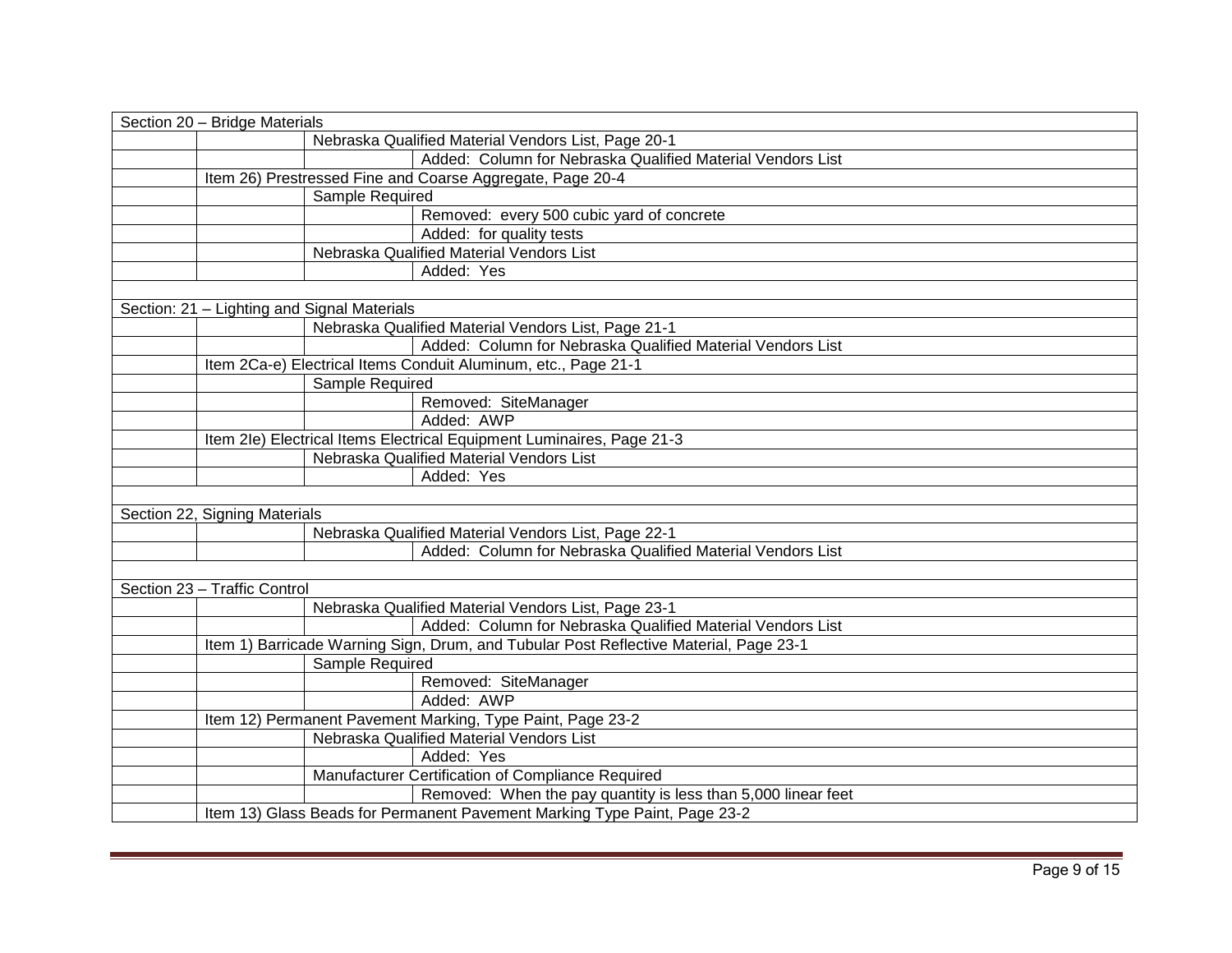| Nebraska Qualified Material Vendors List                                                               |  |
|--------------------------------------------------------------------------------------------------------|--|
| Added: Yes                                                                                             |  |
| Manufacturer Certification of Compliance Required                                                      |  |
| Removed: When the pay quantity is less than 5,000 linear feet                                          |  |
|                                                                                                        |  |
| Section 24 - Roadside Development and Erosion Control                                                  |  |
| Nebraska Qualified Material Vendors List, Page 24-1                                                    |  |
| Added: Column for Nebraska Qualified Material Vendors List                                             |  |
|                                                                                                        |  |
| Section 25 - Miscellaneous Materials                                                                   |  |
| Nebraska Qualified Material Vendors List, Page 25-1                                                    |  |
| Added: Column for Nebraska Qualified Material Vendors List                                             |  |
| Material 21) Culvert Sandfill, Page 25-4                                                               |  |
| Location of Additional Information                                                                     |  |
| Removed: Note 28                                                                                       |  |
|                                                                                                        |  |
| Section 27, Notes                                                                                      |  |
| Note 1, Sampling and Testing Small Quantities of Non-critical Materials, Page 27-1                     |  |
| Removed: SiteManager                                                                                   |  |
| Added: AWP                                                                                             |  |
| Removed: SiteManager                                                                                   |  |
| Added: AWP                                                                                             |  |
| Note 9, Reinforcing Steel, Bars, and Fabric, Page 27-4                                                 |  |
| Removed: SiteManager                                                                                   |  |
| Added: AWP                                                                                             |  |
| Removed: SiteManager                                                                                   |  |
| Added: AWP                                                                                             |  |
| Note 10, Beam and Cable Guardrail and Fittings, Page 27-4                                              |  |
| Removed: SiteManager                                                                                   |  |
| Added: AWP                                                                                             |  |
| Note 11, Metal Culvert Pipe Field Inspection and Reporting, Page 27-5                                  |  |
| Removed: SiteManager                                                                                   |  |
| Added: AWP                                                                                             |  |
| Note 12, Bolts, Nuts and Washers, and Structural Fasteners, Page 27-5                                  |  |
| Removed: SiteManager                                                                                   |  |
| Added: AWP                                                                                             |  |
|                                                                                                        |  |
| Note 14, Steel Bearing Piling, Steel Sheet Piling and Steel Shells for Cast-in-Place Piling, Page 27-5 |  |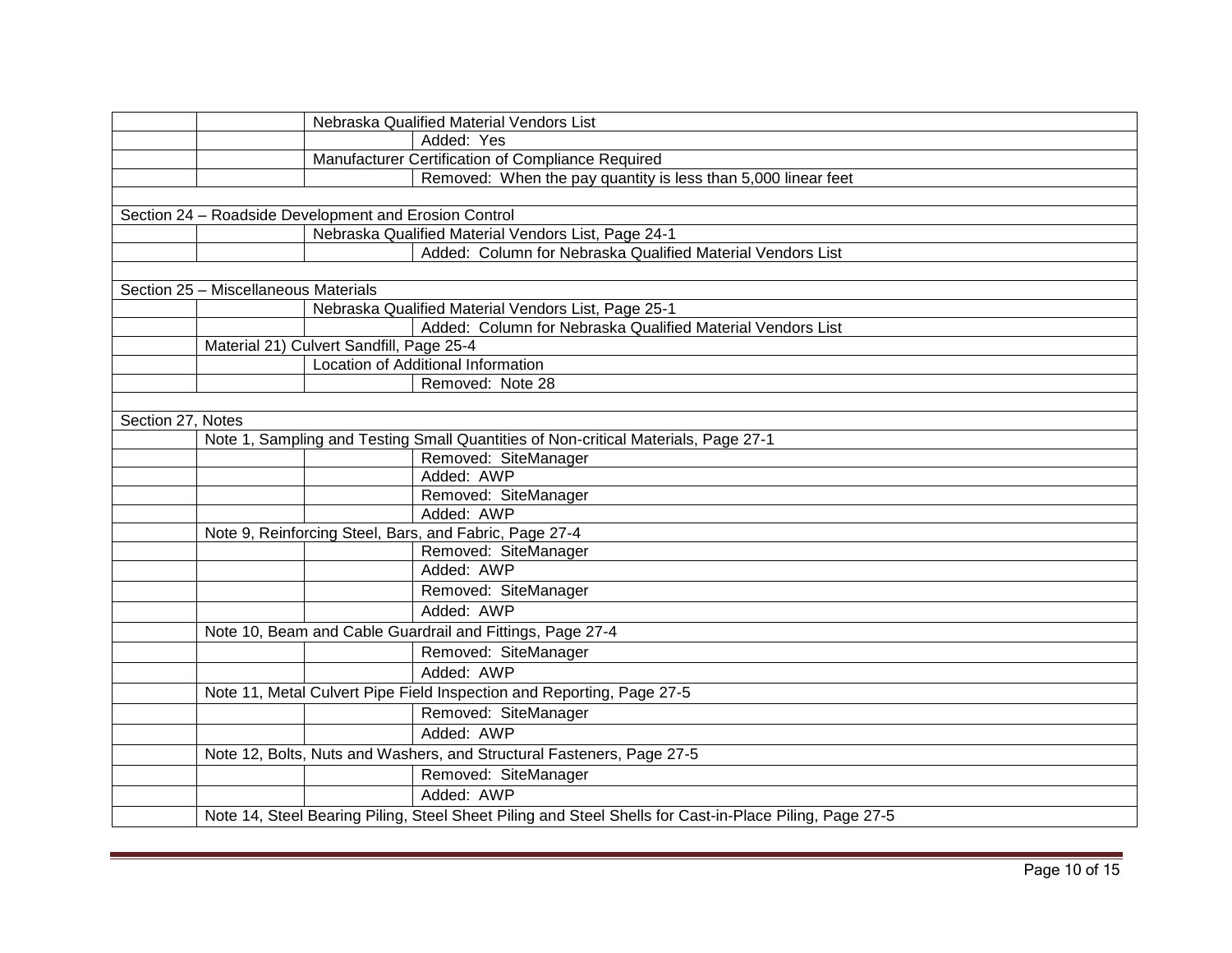|                                      | Removed: SiteManager                                                                                                           |
|--------------------------------------|--------------------------------------------------------------------------------------------------------------------------------|
|                                      | Added: AWP                                                                                                                     |
|                                      | Note 15, Combination Mast Arm Signal and Lighting Poles, Mast Arm Signal Poles, Span Wire Poles, Pedestal Traffic Signal Poles |
| and Light Poles, Page 27-6           |                                                                                                                                |
|                                      | Removed: SiteManager                                                                                                           |
|                                      | Added: AWP                                                                                                                     |
|                                      | Note 18, Gray Iron Castings (Cast Iron Grates, Frames, Pull Box Frames and Covers, Junction Boxes, etc.), Page 27-6            |
|                                      | Removed: SiteManager                                                                                                           |
|                                      | Added: AWP                                                                                                                     |
|                                      | Note 22, Reflectors and Fasteners, Page 27-7                                                                                   |
|                                      | Removed: SiteManager                                                                                                           |
|                                      | Added: AWP                                                                                                                     |
|                                      | Removed: SiteManager                                                                                                           |
|                                      | Added: AWP                                                                                                                     |
| Note 23, Delineator Posts, Page 27-7 |                                                                                                                                |
|                                      | Removed: SiteManager                                                                                                           |
|                                      | Added: AWP                                                                                                                     |
|                                      | Note 25, Treated and Untreated Timber Piling, Treated Timber Sheet Piling, Fence Posts, Treated and Untreated Lumber, Treated  |
|                                      | and Untreated Timber, Wood Guardrail Posts, Offset Blocks, Treated Poles and Sign Posts, Page 27-8                             |
|                                      | Removed: of inspection and treatment                                                                                           |
|                                      | Added: tests                                                                                                                   |
|                                      | Removed: of inspection and treatment                                                                                           |
|                                      | Added: tests                                                                                                                   |
|                                      | Removed: SiteManager                                                                                                           |
|                                      | Added: AWP                                                                                                                     |
|                                      | Note 26, Rock Riprap and Gabion Stone Fill, Page 27-8                                                                          |
|                                      | Removed: The sampling of rock riprap and gabion stone fill is not required if the material is received                         |
|                                      | from any of the following sources:                                                                                             |
|                                      | Concrete Materials Company (Sioux Falls, SD)                                                                                   |
|                                      | Fisher Sand & Gravel (Mitchell, SD)                                                                                            |
|                                      | Martin Marietta Materials (Ft Calhoun, NE)                                                                                     |
|                                      | Martin Marietta Materials (Guernsey, WY)                                                                                       |
|                                      | Hills Materials Company (Hot Springs, SD)<br>Kerford Limestone (Weeping Water, NE)                                             |
|                                      | L. G. Everst (Del Rapids, SD)                                                                                                  |
|                                      | Martin Marietta Materials (Weeping Water, NE)                                                                                  |
|                                      | Martin Marietta Materials (Granite Canyon, WY)                                                                                 |
|                                      | Spencer Quarry (Spencer, SD)                                                                                                   |
|                                      | Since                                                                                                                          |
|                                      |                                                                                                                                |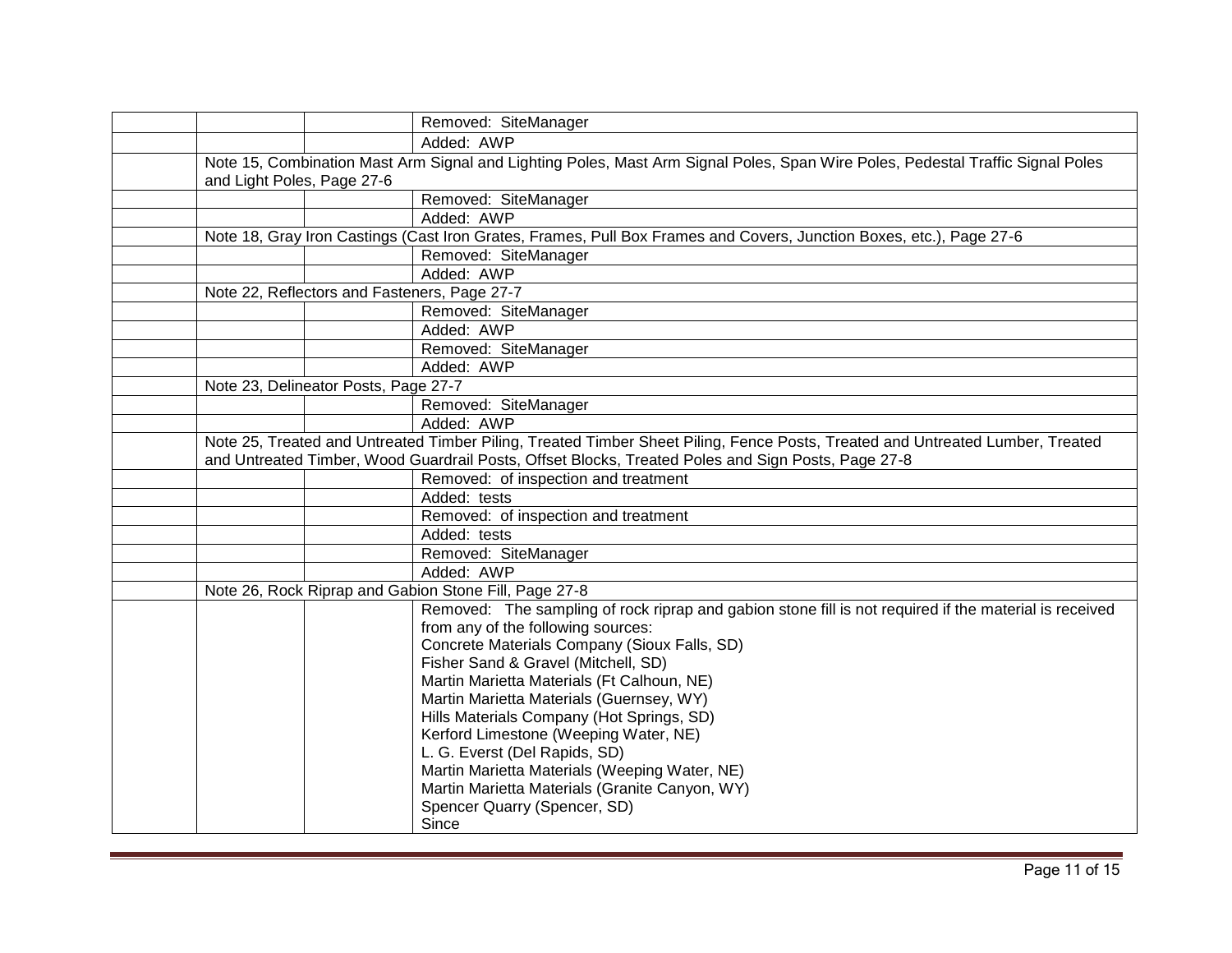|                                                        | Note 28, Nebraska Qualified Materials Vendor List, Page 27-9                                                                           |
|--------------------------------------------------------|----------------------------------------------------------------------------------------------------------------------------------------|
|                                                        | Removed: Note 28                                                                                                                       |
|                                                        |                                                                                                                                        |
| Section 28, Quality Assurance Program for Construction |                                                                                                                                        |
| Section 3, Acceptance Program                          |                                                                                                                                        |
| 3.1 General, Page 28-3-1                               |                                                                                                                                        |
|                                                        | Added:                                                                                                                                 |
|                                                        | Material acceptance is defined by these categories:                                                                                    |
|                                                        | • Visual Verification                                                                                                                  |
|                                                        | • Approved Products List                                                                                                               |
|                                                        | • Note* These acceptance methods will not be paired with other acceptance methods. Once recorded,                                      |
|                                                        | no additional documentation is required.                                                                                               |
|                                                        | • Certificate of Compliance                                                                                                            |
|                                                        | • Certificate of Tests                                                                                                                 |
|                                                        | • Sample and Test                                                                                                                      |
|                                                        | • Note* These acceptance methods may be paired with one or more other acceptance methods and                                           |
|                                                        | require further action or record compliance.                                                                                           |
|                                                        |                                                                                                                                        |
|                                                        | • Nebraska Qualified Material Vendors List                                                                                             |
|                                                        | • Note* This acceptance method must be paired with another acceptance method.                                                          |
|                                                        | 3.2.2 Manufactured Materials, Page 28-3-2                                                                                              |
|                                                        | Added: Certificate of Compliance - The Certificate of Compliance shall state that the material or item                                 |
|                                                        | meets all requirements defined for the project. Each COC will include all pertinent data ((i.e. size,                                  |
|                                                        | quantity, specification number, codes, con-tractor performing work, project number, project location,                                  |
|                                                        | etc.) for the materials represented by the certificate. The COC shall be signed by the manufacturer's                                  |
|                                                        | authorized representative and indicate the representative's job title.                                                                 |
|                                                        | Certificate of Tests - Manufacturer's Certificate of Tests shall show the required test results and certify                            |
|                                                        | they are correct. In some instances, such as steel for reinforcement, the process of manufacture must                                  |
|                                                        | also be shown. The COT shall be signed by the manufacturer's authorized representative and indicate<br>the representative's job title. |
|                                                        | The cost of providing the COC the COT and all expenses incurred regarding testing and sampling will                                    |
|                                                        | not be paid for directly. This will be considered subsidiary to items for which the contract provides                                  |
|                                                        | direct payment.                                                                                                                        |
|                                                        | 3.2.4 Nebraska Qualified Material Vendor List, Page 28-3-2                                                                             |
|                                                        | Added: 3.2.4 Nebraska Qualified Material Vendor List - NDOT will pre-qualify material vendors to                                       |
|                                                        | supply specific materials based on specification as outlined in the Standard Specification for Highway                                 |
|                                                        | Construction and con-tract. In addition to these qualifications, additional material acceptance                                        |
|                                                        | documentation is required for the materials provided by these vendors.                                                                 |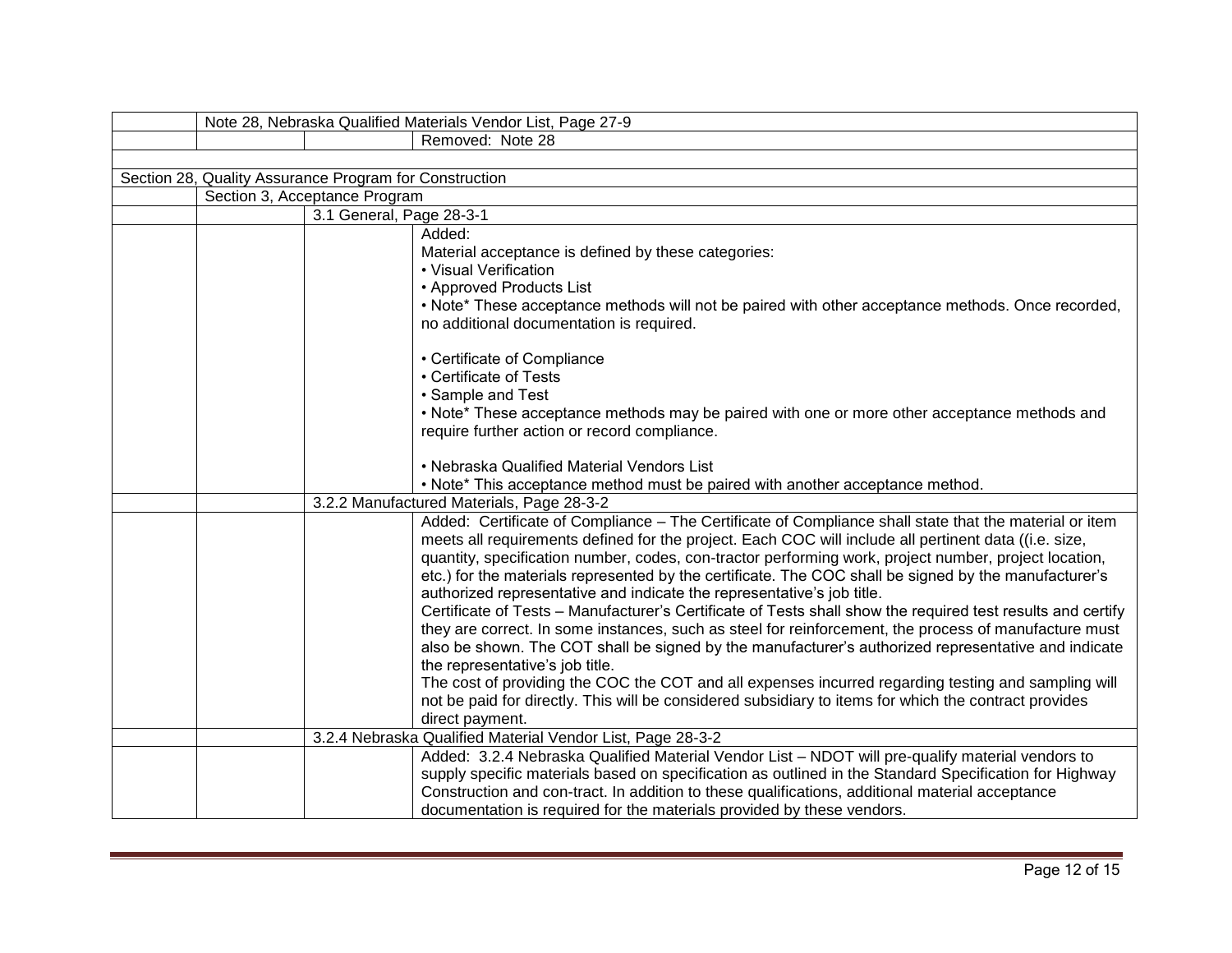|                                                                            | The NQMVL is maintained by the Materials & Research Division. The NQMVL is subject to change at |  |
|----------------------------------------------------------------------------|-------------------------------------------------------------------------------------------------|--|
|                                                                            | the discretion of the Nebraska Department of Transportation.                                    |  |
|                                                                            | A4.2.1 Newly hired and temporary project inspection staff, Page 28-A-2                          |  |
|                                                                            | Removed: sight and sound                                                                        |  |
|                                                                            | Added: direct communication access                                                              |  |
|                                                                            | Appendix A, Sampling and Testing Personnel Qualification Program                                |  |
|                                                                            | A5.1 Documentation, Page 28-A-2                                                                 |  |
|                                                                            | Removed: SiteManager                                                                            |  |
|                                                                            | Added: AWP                                                                                      |  |
| Table A1, Test Methods for Qualification of Sampling and Testing Personnel |                                                                                                 |  |
|                                                                            | ACI Concrete Strength Testing Technician, Page 28-A-5                                           |  |
|                                                                            | Removed: SiteManager                                                                            |  |
|                                                                            | Added: AWP                                                                                      |  |
|                                                                            | Maturity Curve Method of Development, Page 28-A-5                                               |  |
|                                                                            | Removed: SiteManager                                                                            |  |
|                                                                            | Added: AWP                                                                                      |  |
|                                                                            | ACI Concrete Field Testing Technician, Page 28-A-6                                              |  |
|                                                                            | Removed: SiteManager                                                                            |  |
|                                                                            | Added: AWP                                                                                      |  |
|                                                                            | Concrete Plant Technician, Page 28-A-6                                                          |  |
|                                                                            | Removed: SiteManager                                                                            |  |
|                                                                            | Added: AWP                                                                                      |  |
|                                                                            | Concrete Field Inspector/General Handling of Concrete, Page 28-A-7                              |  |
|                                                                            | Removed: SiteManager                                                                            |  |
|                                                                            | Added: AWP                                                                                      |  |
|                                                                            | Maturity Method Field Monitoring, Page 28-A-7                                                   |  |
|                                                                            | Removed: SiteManager                                                                            |  |
|                                                                            | Added: AWP                                                                                      |  |
|                                                                            | Profilograph Operator, Page 28-A-8                                                              |  |
|                                                                            | Removed: SiteManager                                                                            |  |
|                                                                            | Added: AWP                                                                                      |  |
|                                                                            | Portland Cement Sampler, Page 28-A-8                                                            |  |
|                                                                            | Removed: SiteManager                                                                            |  |
|                                                                            | Added: AWP                                                                                      |  |
|                                                                            | Earthwork Technician II, Page 28-A-9                                                            |  |
|                                                                            | Removed: SiteManager                                                                            |  |
|                                                                            | Added: AWP                                                                                      |  |
|                                                                            | Earthwork Technician I, Page 28-A-9                                                             |  |
|                                                                            | Removed: SiteManager                                                                            |  |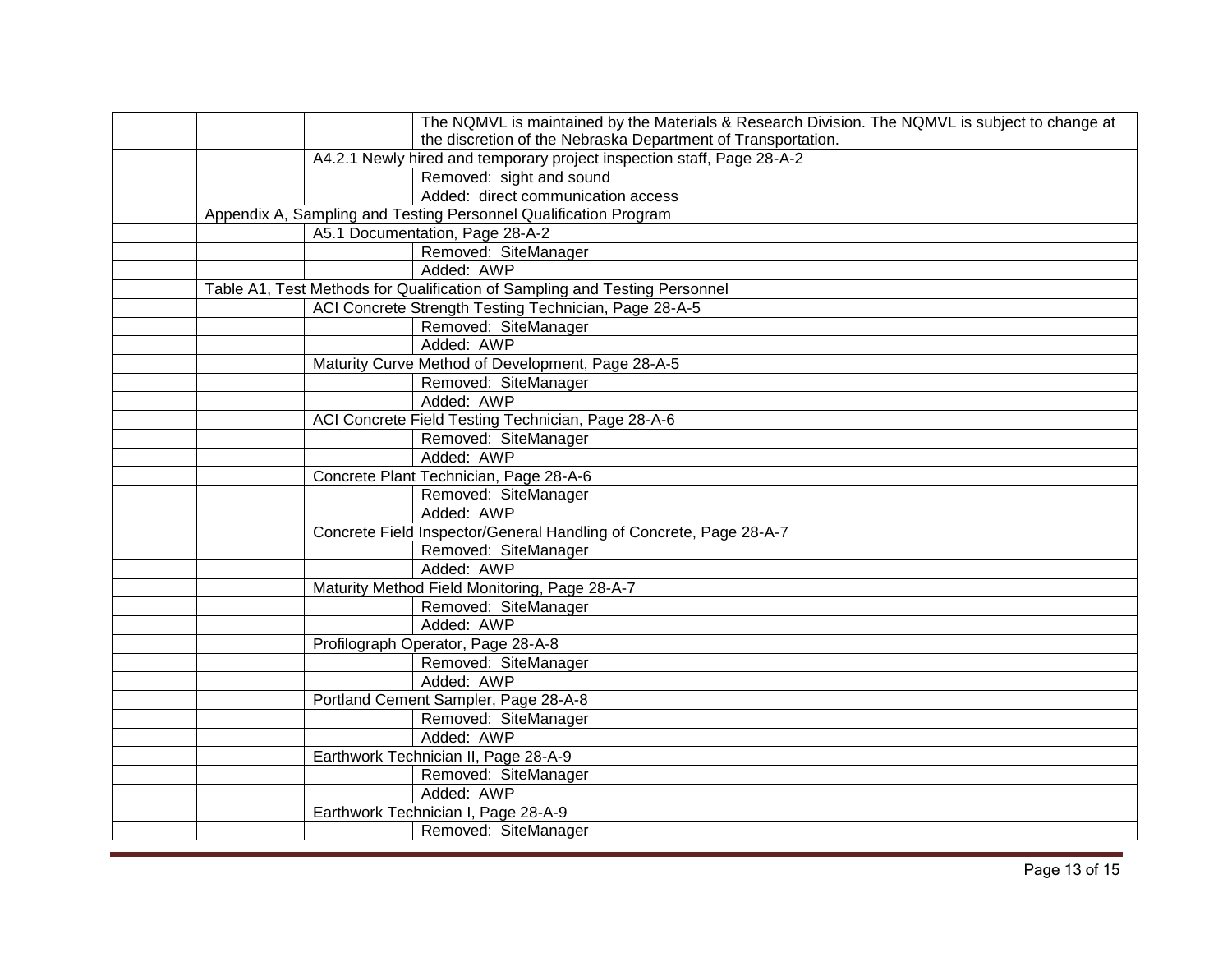| Added: AWP                                                                                    |  |  |
|-----------------------------------------------------------------------------------------------|--|--|
| Asphalt Concrete Technician, Page 28-A-10                                                     |  |  |
| Removed: SiteManager                                                                          |  |  |
| Added: AWP                                                                                    |  |  |
| PG Binder/Emulsion Sample Technician, Page 28-A-11                                            |  |  |
| Removed: SiteManager                                                                          |  |  |
| Added: AWP                                                                                    |  |  |
| Asphaltic Field Technician I, Page 28-A-11                                                    |  |  |
| Removed: SiteManager                                                                          |  |  |
| Added: AWP                                                                                    |  |  |
| Asphaltic Field Technician II, Page 28-A-11                                                   |  |  |
| Removed: SiteManager                                                                          |  |  |
| Added: AWP                                                                                    |  |  |
| Concrete Field Inspector/General Handling of Concrete Provisional Certification, Page 28-A-12 |  |  |
| Removed: SiteManager                                                                          |  |  |
| Added: AWP                                                                                    |  |  |
| Soil/Aggregate Technician Provisional Certification, Page 28-A-12                             |  |  |
| Removed: SiteManager                                                                          |  |  |
| Added: AWP                                                                                    |  |  |
| Asphaltic Technician Provisional Certification, Page 28-A-12                                  |  |  |
| Removed: SiteManager                                                                          |  |  |
| Added: AWP                                                                                    |  |  |
| Asphaltic Concrete Technician Provisional Certification. Page 28-A-13                         |  |  |
| Removed: SiteManager                                                                          |  |  |
| Added: AWP                                                                                    |  |  |
|                                                                                               |  |  |
|                                                                                               |  |  |
| Policy 1, Precast/Prestressed Concrete Plant Inspection - NDOT Inspector                      |  |  |
| Materials and Research Inspectors, Page 29-3                                                  |  |  |
| Removed: SiteManager                                                                          |  |  |
| Policy 4, Portland Cement and Interground/Blended Cements                                     |  |  |
| Certified Mill Analysis, Page 29-9                                                            |  |  |
| Removed: Approved Products List                                                               |  |  |
| Added: Nebraska Qualified Material Vendors List                                               |  |  |
| Removed: Approved Products List                                                               |  |  |
| Added: Nebraska Qualified Material Vendors List                                               |  |  |
| Removed: APL                                                                                  |  |  |
| Added: NQMVL                                                                                  |  |  |